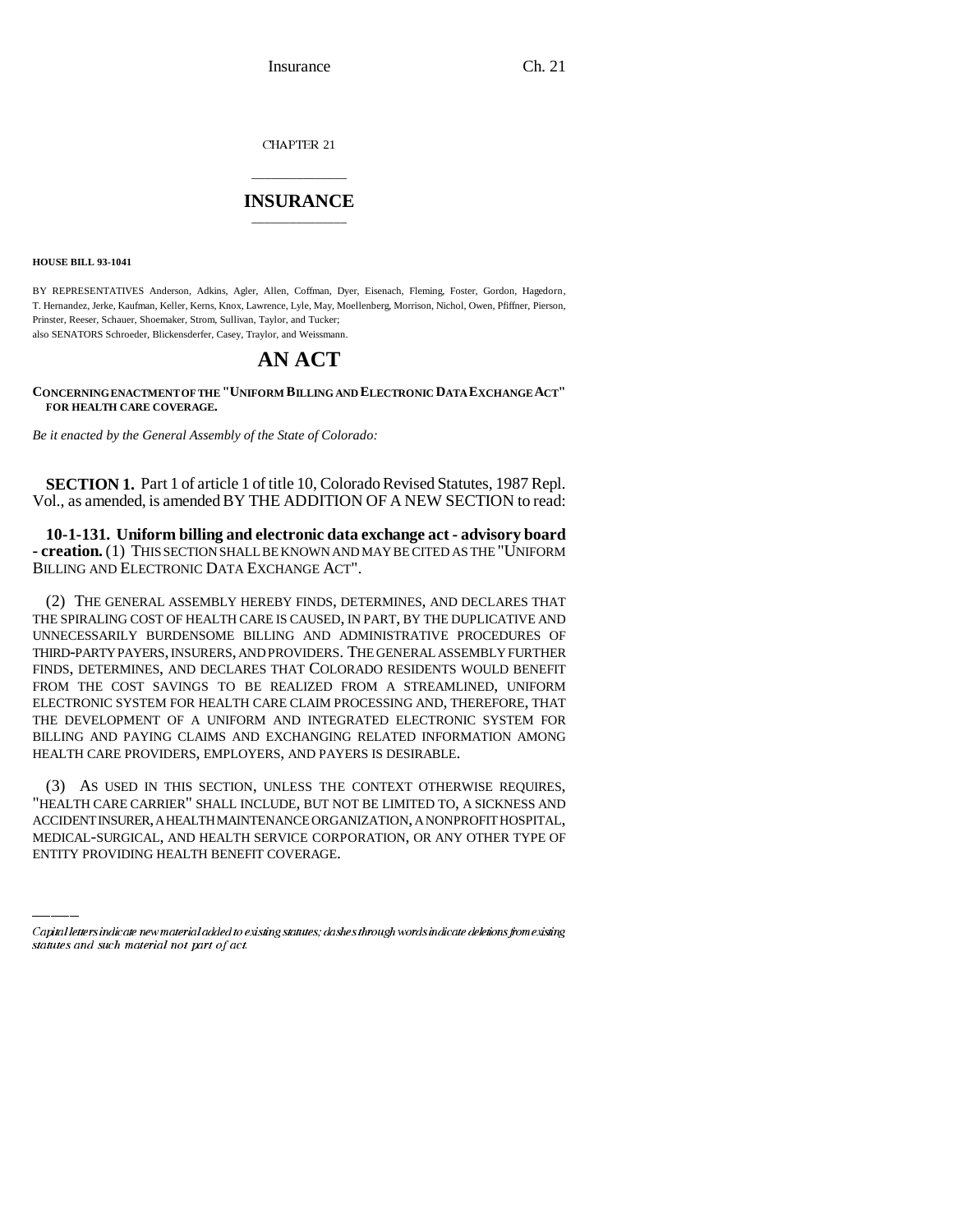## Ch. 21 Insurance

(4) (a) THE COMMISSIONER SHALL APPOINT THE UNIFORM BILLING AND ELECTRONIC DATA EXCHANGE ADVISORY BOARD, WHICH IS HEREBY CREATED, TO ENCOURAGE THE DEVELOPMENT AND IMPLEMENTATION OF A COMPREHENSIVE, UNIFORM ELECTRONIC SYSTEM FOR BILLING AND PAYING CLAIMS AND EXCHANGING RELATED INFORMATION AMONG HEALTH CARE PROVIDERS, HEALTH CARE CARRIERS, THIRD-PARTY PAYERS, AND EMPLOYERS.

(b) TO ENSURE A COORDINATED AND COMPREHENSIVE APPROACH, THE MEMBERSHIP OF THE ADVISORY BOARD SHALL BE BROADLY BASED AND SHALL INCLUDE REPRESENTATIVES OF THE HEALTH CARE INDUSTRY, THE INSURANCE INDUSTRY, GOVERNMENTAL REGULATORY ENTITIES, AND PAYERS.

(5) THE ADVISORY BOARD SHALL COORDINATE A STATEWIDE, VOLUNTARY EFFORT TO ESTABLISH A UNIFORM SYSTEM FOR ELECTRONIC BILLING, CLAIM PROCESSING, AND INFORMATION EXCHANGE WITHIN THE HEALTH CARE AND INSURANCE INDUSTRIES. THE ADVISORY BOARD SHALL DEVELOP AN IMPLEMENTATION PLAN BY JUNE 30,1993.

(6) (a) THE ADVISORY BOARD IS AUTHORIZED TO FACILITATE THE ESTABLISHMENT OF PILOT ELECTRONIC DATA INTERCHANGE (EDI) PROJECTS IN COLORADO.

(b) IT IS THE DETERMINATION OF THE GENERAL ASSEMBLY THAT FUNDING FOR THE PROVISIONS OF THIS SECTION SHALL ONLY BE FROM SOURCES EXEMPT FROM THE DEFINITION OF "FISCAL YEAR SPENDING", AS SAID TERM IS DEFINED IN SECTION 20 OF ARTICLE X OF THE STATE CONSTITUTION. THE DIVISION OF INSURANCE, THE DEPARTMENT OF SOCIAL SERVICES, THE DEPARTMENT OF LABOR AND EMPLOYMENT, THE DEPARTMENT OF HEALTH, AND THE COLORADO HEALTH DATA COMMISSION ARE AUTHORIZED TO ACCEPT AND EXPEND GIFTS AND FEDERAL FUNDS ON BEHALF OF THE ADVISORY BOARD FOR THE PURPOSES OF THIS SECTION.

(7) THE ADVISORY BOARD SHALL MAKE AN ANNUAL REPORT TO THE COMMISSIONER BY SEPTEMBER 30, 1993, AND EACH SEPTEMBER 30 THEREAFTER, DETAILING IMPLEMENTATION PROGRESS OF UNIFORM CLAIM PROCESSING AND ELECTRONIC DATA INTERCHANGE WITHIN THE HEALTH CARE AND INSURANCE INDUSTRIES IN COLORADO. THE REPORT MAY RECOMMEND LEGISLATION WHICH THE ADVISORY BOARD DETERMINES IS NECESSARY AND ADVANTAGEOUS TO ENHANCE IMPLEMENTATION. THE COMMISSIONER SHALL REVIEW, COMMENT, AND FORWARD THE REPORT TO THE GENERAL ASSEMBLY AND THE COLORADO COST CONTAINMENT AND GUARANTEED ACCESS COMMISSION, CREATED IN SECTION 24-40.5-103, C.R.S., BY JANUARY 1, 1994, AND EACH JANUARY 1 THEREAFTER.

(8) (a) THIS SECTION IS REPEALED, EFFECTIVE JULY 1, 1998.

(b) PRIOR TO SUCH REPEAL, THE ADVISORY COMMITTEE SHALL NOT BE REVIEWED AS PROVIDED IN SECTION 2-3-1203, C.R.S., NOTWITHSTANDING THE PROVISIONS OF SAID SECTION.

**SECTION 2.** 10-1-108, Colorado Revised Statutes, 1987 Repl. Vol., as amended, is amended BY THE ADDITION OF A NEW SUBSECTION to read:

**10-1-108. Duties of commissioner - reports - publications - disposition of** funds. (15) IT IS THE DUTY OF THE COMMISSIONER TO OVERSEE THE OPERATION OF